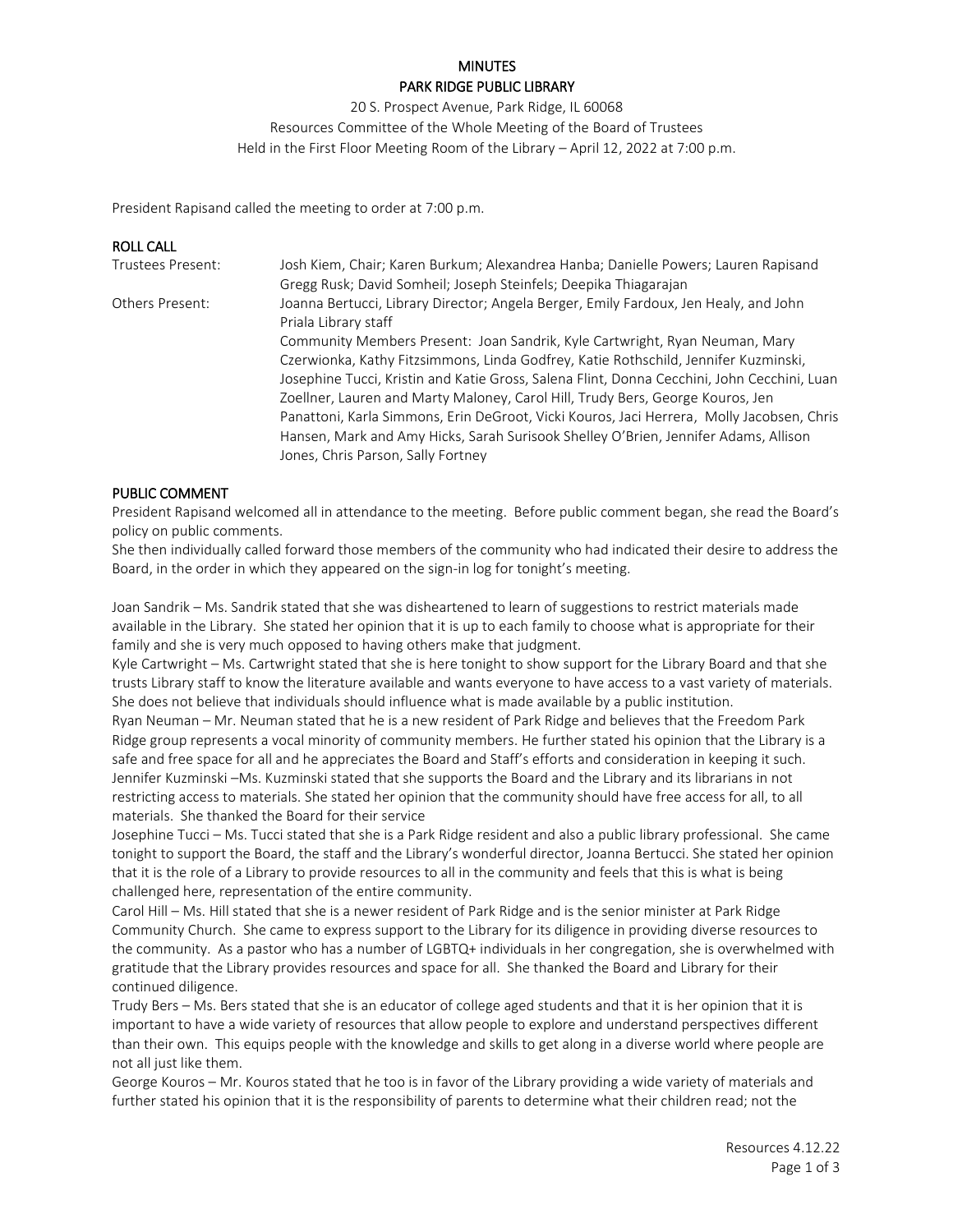# **MINUTES** PARK RIDGE PUBLIC LIBRARY

20 S. Prospect Avenue, Park Ridge, IL 60068 Resources Committee of the Whole Meeting of the Board of Trustees Held in the First Floor Meeting Room of the Library – April 12, 2022 at 7:00 p.m.

responsibility of the Library. He commented that he is not opposed to particular titles being added to the Library's collection but given that the Library is expending limited resources, care be taken to ensure that selection criteria take into account many factors. He concluded by saying that he appreciates that the Board has resisted attempts by outside groups to influence their policies.

Carla Simmons – Ms. Simmons stated her opinion that the Park Ridge Library has always been a safe, happy place of choice. She extended her support to the Board and Library staff in providing for choice of what can be read by all community members.

Allison Jones - Ms. Jones stated that she came to show support for the librarians who have been so good to her family for over a decade. She is concerned about posts she's seen on social media that suggest the need to protect children from the materials and programs provided by Library staff. She is very opposed to this suggestion and is in support of the library's inclusive nature and inclusive space.

Chris Parson – Mr. Parson stated that he previously served two terms on the Library Board and his opinion is that staff who inhabit libraries are good people and need to be respected. He believes that a diverse library allows for the development of critical thinking skills. A library that does not provide diverse materials is not doing its job of allowing someone to be informed of all side of an issue or idea. He supports the Board, the Library staff and the Library director.

President Rapisand asked if there was anyone else present who wants to address the Board. There were no other commenters. She thanked all those in attendance for their comments and participation. She stated that the committee will take a two minute break and then continue with the remainder of the agenda for tonight's meeting.

# APPROVAL OF MINUTES

Trustee Burkum made a **MOTION:** to approve the minutes of December 14, 2021 Trustee Powers seconded the motion. Roll Call Vote: Yes: Burkum, Hanba, Kiem, Powers, Rapisand, Rusk, Steinfels, Abstain: Somheil, Thiagarajan Motion passed

#### Policy Updates

Collection Management policy - Trustee Kiem reviewed the proposed changes to the policy noting that the ALA Bill of Rights and Freedom to Read and View Statements have been added to the policy. Director Bertucci noted that the Library's Mission, Vision and Strategic Plan statements have also been added. In response to Trustee Steinfels desire to have the language in Rule 3 support a diversity of ideas, it was agreed that such language would be included in the final draft. Director Bertucci replied to a question from Trustee Rusk about Rule 10, adding that staff are now updating selection guidelines which are operational in nature and used by staff. The current guidelines now being updated relate to the pre-renovation status of collections.

Trustee Hanba made a

**MOTION:** to approve the Collection Management policy, as amended Trustee Somheil seconded the motion. Roll Call Vote: Yes: Burkum, Hanba, Kiem, Powers, Rapisand, Rusk, Somheil, Steinfels, Thiagarajan Motion passed

Request for Review of Item in Library Collection policy – Director Bertucci reviewed the proposed changes to the policy including that patrons wishing to request a review must be Park Ridge residents and that Selection Review Committees are composed of Library staff. In response to a question from Trustee Powers about the composition of the review committee, Director Bertucci replied that this is not a standing committee but instead would be a committee comprised of staff, based on the item brought for review.